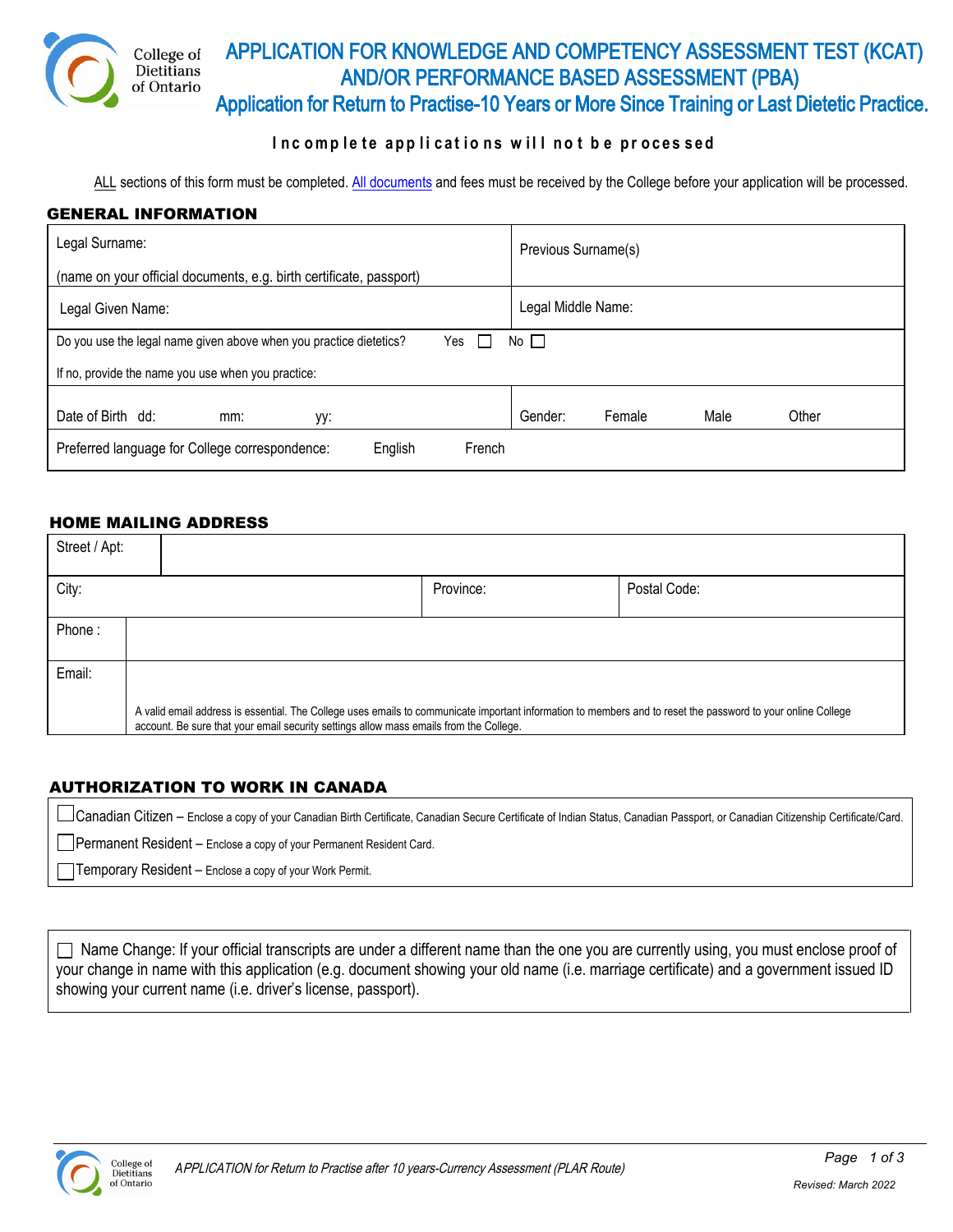### <span id="page-1-0"></span>If yes, please state registration ID number:

| Please state reason for terminating previous College membership:                                                                                                                                                      |          |  |                                                                    |
|-----------------------------------------------------------------------------------------------------------------------------------------------------------------------------------------------------------------------|----------|--|--------------------------------------------------------------------|
|                                                                                                                                                                                                                       | Resigned |  | Membership Expired (Temporary and Provisional Members only)        |
|                                                                                                                                                                                                                       | Retired  |  | Revoked (for reasons other than discipline or fitness to practice) |
| If your certificate of registration was revoked as a result of a Discipline or Fitness to Practise proceeding, please contact the College for more<br>information on the process of completing a currency assessment. |          |  |                                                                    |

| If you have never been registered as a member, have you ever applied to the College? $\vert$ Yes $\vert$ No |  |  |
|-------------------------------------------------------------------------------------------------------------|--|--|
| If yes, please state applicant ID#:                                                                         |  |  |

| <b>Required Document(s)</b>                                                 | <b>Degree/Program Name</b><br><b>Including Name of</b><br><b>University/Country</b> | <b>Duration and/or Year</b><br>of Completion | <b>Are these</b><br>documents<br>already on file<br>with the College<br>from a previous<br>application? |
|-----------------------------------------------------------------------------|-------------------------------------------------------------------------------------|----------------------------------------------|---------------------------------------------------------------------------------------------------------|
| <b>Academic Preparation</b><br>1.                                           | 1.                                                                                  | $\mathbf{1}$                                 | Yes                                                                                                     |
| Official transcript(s) for all post-                                        |                                                                                     |                                              | No                                                                                                      |
| secondary courses and degrees<br>completed or in progress AND               | 2.                                                                                  | 2.                                           | Yes                                                                                                     |
| <b>ACEND Verification Form (for</b><br>applicants educated in the USA only) |                                                                                     |                                              | No                                                                                                      |
|                                                                             | 3.                                                                                  | 3.                                           | Yes                                                                                                     |
|                                                                             |                                                                                     |                                              | No                                                                                                      |
| 2. Practical training in dietetics                                          |                                                                                     |                                              | Yes                                                                                                     |
| Official letter of completion                                               |                                                                                     |                                              | No                                                                                                      |
| <b>OR</b>                                                                   |                                                                                     |                                              |                                                                                                         |
| ACEND verification form (for<br>applicants educated in the USA only)        |                                                                                     |                                              |                                                                                                         |

# I confirm that I have made arrangements for the documents listed above, that are not already on file, to be mailed or emailed directly to the College of Dietitians of Ontario.

Signature Date Date

Manual or electronic signatures are accepted.